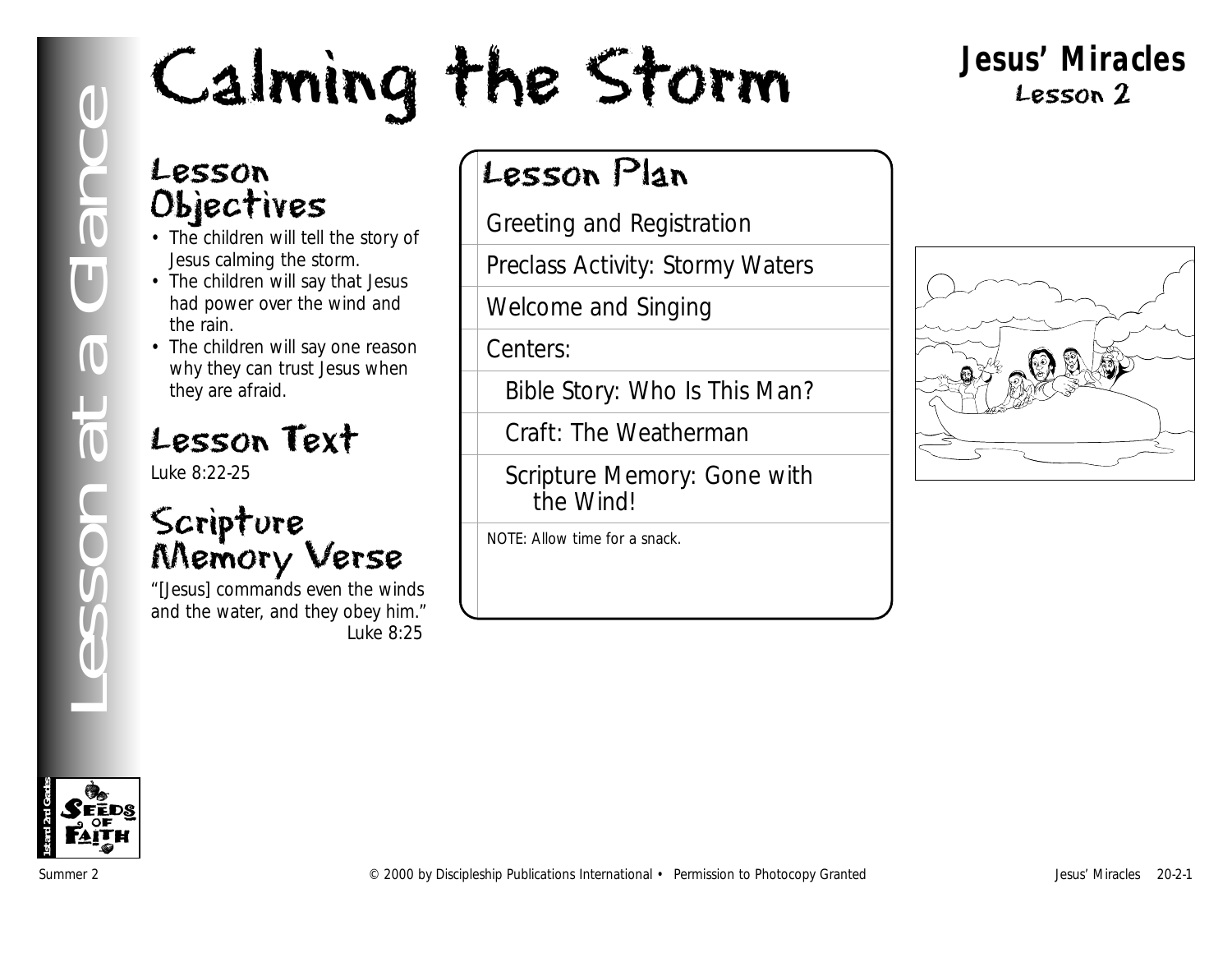

#### Stormy Waters

The children will preview today's Bible Story as they make a mural of storm waters.

#### Materials

*For each child:*

- white glue
- cotton swabs
- glue stick
- scissors
- black and white tissue paper
- crayons (blue, green, gray, black, brown) *For the teacher:*
- construction paper (brown, gray, white, yellow)
- aluminum foil
- rice
- masking tape
- banner paper, 10'

#### Preparation

On the banner paper, draw a simple outline of the stormy scene as shown in the figure, that the children will complete.

#### Instructions

- 1. Greet the children as they arrive. Explain that in today's lesson they will learn about an amazing miracle that showed Jesus' power over wind and rain.
- 2. Show the children the mural and materials you prepared. Explain that they will use the materials to complete the mural. Suggest that they cut foil or yellow paper for lightning bolts, gray paper for clouds, and glue them on the mural. Explain that they can glue rice for "rain" or hail, and use blue and green crayons to color the water.
- 3. Circulate among them the children to offer help and encouragement. Make sure that the children sign their names on the mural when they are finished.
- 4. Give the mural to the Bible Story teacher.

#### Teacher Tips

• For large groups, cut the banner paper into small sections for smaller groups of children to work on. Tape the banners together when they are finished.

**Jesus' Miracles** Lesson 2

- If possible, use black or gray banner paper for this mural.
- Give the children small amounts of white glue and cotton swabs to place items on the paper. Too much glue will not dry in time for the Bible Story.



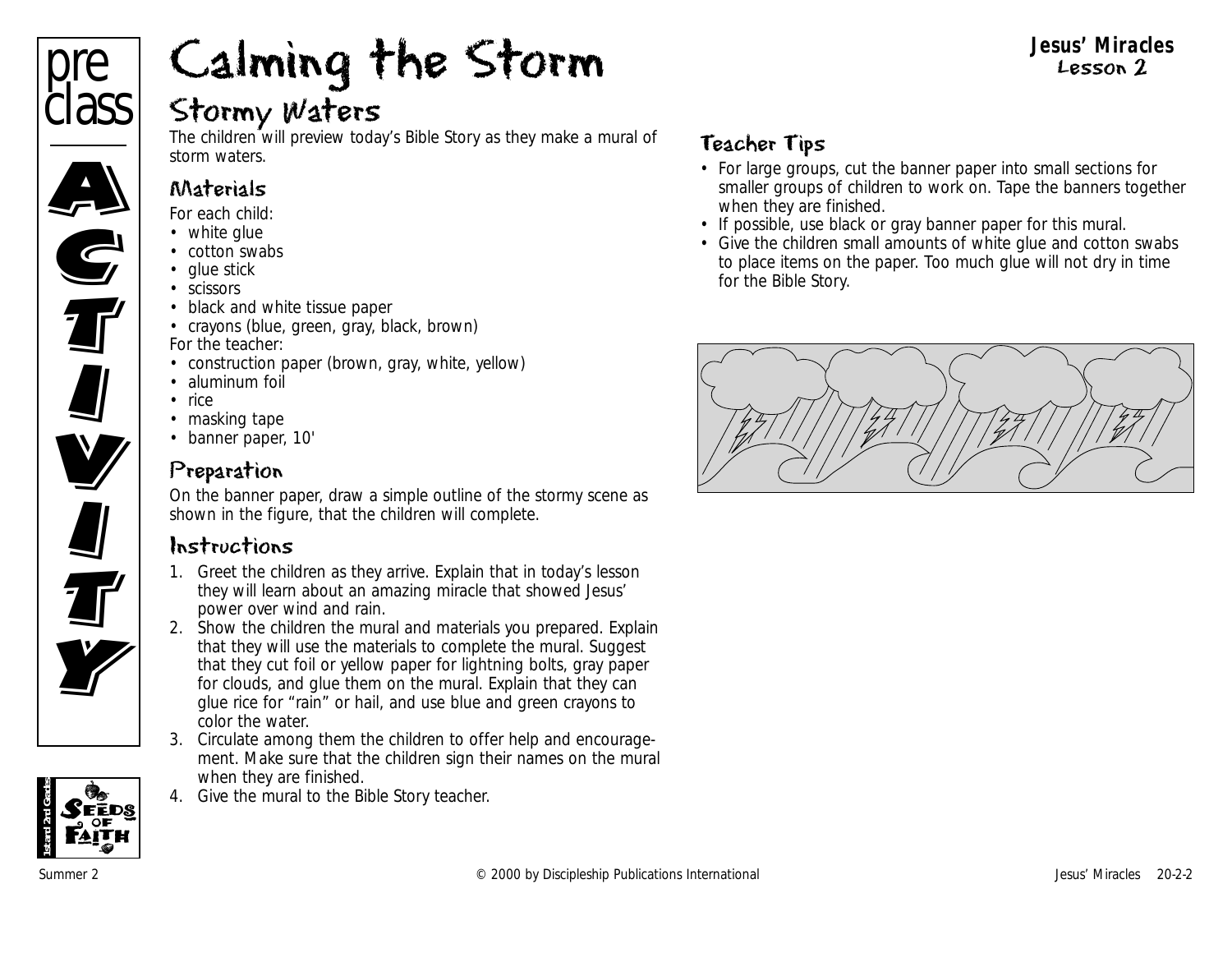# B

# Calming the Storm

#### **Jesus' Miracles** Lesson 2

#### Who Is This Man?

The children will tell the story of Jesus calming the storm.

#### Materials

*For the teacher:*

- mural from Preclass Activity
- plastic containers (empty sand buckets or food containers, etc.)
- oversized cardboard box (e.g., appliance size)
- 1 yardstick or broom stick
- fabric, 1 square yard
- large safety pins
- spray bottle with water
- fan
- cassette or CD player of "stormy sounds" (optional)

#### Preparation

- 1. Cut or adapt the cardboard box so that the children can sit inside it or on the floor surrounded by its sides. Create the ship's mast and sail using the fabric and yard stick. Attach the fabric to the stick using the safety pins or other means.
- 2. Cut a hole in the box to insert the mast (or tape it to one side).
- 3. Display the mural behind the boat where the children can see it as you tell the story.
- 4. Practice presenting this lesson with emphasis and enthusiasm.

#### Introducing the Bible Story

Show the children the boat you prepared. Explain that they will be getting into the boat to hear and participate in today's Bible Story. Ask the children if they remember what miracle Jesus did in their last Bible Story. (Jesus turned water into wine.) Ask the children if they remember what the disciples did when they saw this miracle. (They put their faith in Jesus.) Tell them that today they will hear about another amazing miracle that Jesus did in front of his disciples.

- *Have you ever been in a big storm?*
- *How did you feel when you heard the thunder and lightning?*
- *Did the strong winds scare you?*
- *Were you ever caught outside in a storm?*

*Our story today is about a time when Jesus' disciples were caught in a storm and were amazed by Jesus.*

#### Presenting the Bible Story

Invite the children to come and sit in the boat that you prepared. Open your Bible to Luke 8. *Our Bible Story this week comes from the New Testament book of Luke. Does anyone remember where last week's Bible Story came from?* (John) *In this story, we will act out what happened to the disciples and Jesus during a storm.* Read the following passage to the children once before distributing the props. Tell the children to listen carefully as you read.

*One day Jesus said to his disciples, "Let's go over to the other side of the lake." So they got into a boat and set out. As they sailed, he fell asleep. A squall came down on the lake, so that the boat was being swamped, and they were in great danger.* 

*The disciples went and woke him, saying, "Master, Master, we're going to drown!"*

*He got up and rebuked the wind and the raging waters; the storm subsided, and all was calm. "Where is your faith?" he asked his disciples.*

*In fear and amazement they asked one another, "Who is this? He commands even the winds and the water, and they obey him"* (Luke 8:22-25)*.*

Choose a child to play the part of Jesus. Give plastic containers to the other children. Tell the story again, using the props and directions in the following passage.

*One day Jesus said to his disciples, "Let's go over to the other side of the lake."* [Have the child who is playing Jesus repeat those words.] *So they got into a boat and set out. As they sailed, he fell asleep.* [Have Jesus pretend to sleep.] *A squall came down on the lake, so that the boat was being swamped, and they were in great danger.* [If available, play the storm sounds, spray water and blow wind with the fan. Have the children use the plastic containers to pretend to bail water out of the boat and cry for help.]

*The disciples went and woke him, saying, "Master, Master, we're going to drown!"* [Have the children gently wake Jesus and repeat those words.]

*He got up and rebuked the wind and the raging waters; the storm subsided, and all was calm. "Where is your faith?"*







Y



B

S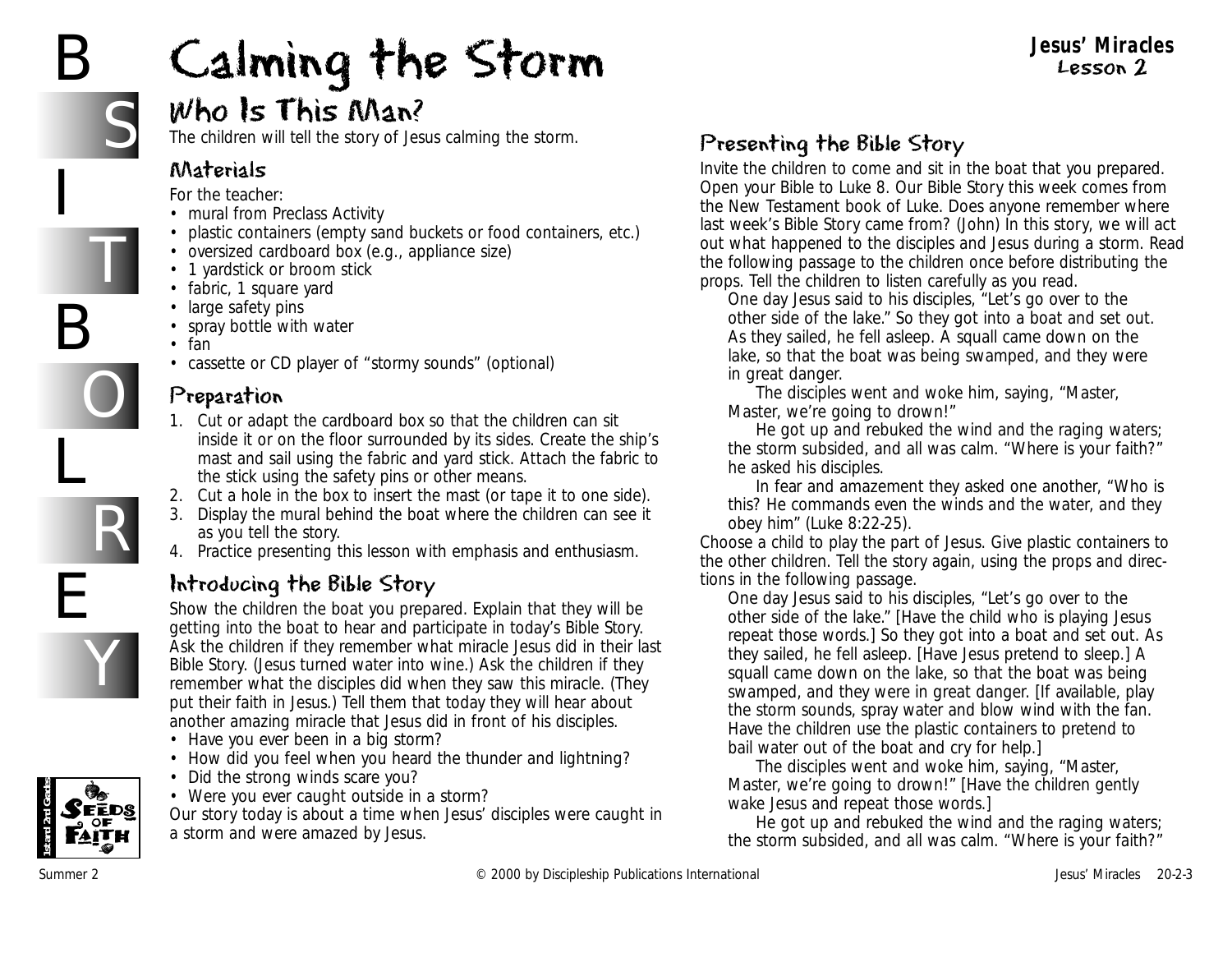*he asked his disciples.* [Have Jesus sit up and say, "Quiet! Be still!" to the storm. Turn off the fan. Have Jesus repeat the question, "Where is your faith?"]

*In fear and amazement they asked one another, "Who is this? He commands even the winds and the water, and they obey him."* [Have the children look afraid and amazed and each ask another, "Who is this man?"]

(Luke 8:22-25, descriptions added)

If time permits, choose another child to play Jesus and act out the story again.

#### Share and Tell

Ask the children how they would have felt if they had been on the boat during this storm. Ask the children how it makes them feel to know that Jesus has God's power to stop the wind and the rain. Ask the children if they can think of someone who needs to hear this story about Jesus' power. Close with a prayer thanking God for Jesus' power to stop the wind and the rain.

#### Teacher Tips

• If you are unable to use the props in this story, simply seat the children in a small corner or space next to the mural and have them role-play this story with pretend props.





#### **Jesus' Miracles** Lesson 2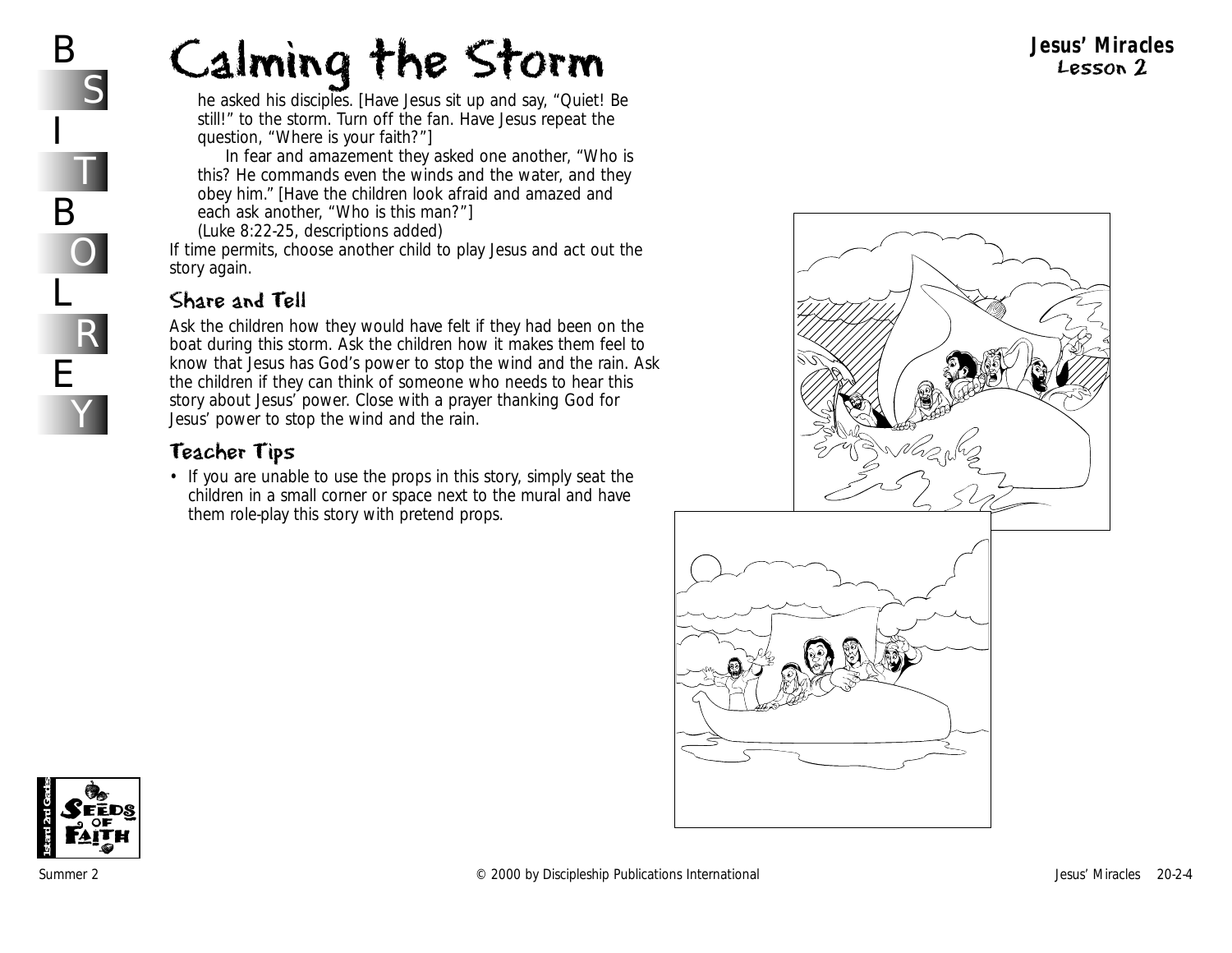#### The Weatherman

The children will make weather vanes reminding them that Jesus has power over the wind and the rain.

#### Materials

*For each child:*

- 2 pieces of card stock, 2" x 11"
- cardboard tube,  $4\frac{1}{2}$ "
- glue stick
- crayons
- scissors
- *For the teacher:*
- scissors
- black marker
- invisible tape
- *Reproducible Pages:*
- Page A, 1 copy for each child

#### Preparation

- 1. Prepare two arrows for each child as follows:
	- A. Cut out two 2" x 11" strips from card stock.
	- B. Cut both ends of the arrows to a tapered point. See Figure A.
	- C. Align the arrows on top of each other and then cut a slit  $\frac{3}{4}$ of the way through the center of both arrows.
	- D. Align the arrows so that one has the slit on the bottom and the other has the slit on the top. Writing from left to right, mark the points of one arrow, "E" and "W," and the other arrow, "N" and "S." See Figure B. Turn the arrows over and repeat on the other side. Make sure that the directional letter is aligned in the same way on both sides of each arrow.
- 2. Prepare a cardboard tube for each child as follows:
	- A. Cut a  $6\frac{1}{2}$ " x  $4\frac{1}{2}$ " piece of colored construction paper.
	- B. Tape the construction paper around the tube.
	- C. Cut four 1" slits around the perimeter of the tube, see Figure C.
- 3. Make a sample of the craft to show the children.



#### Instructions

- 1. Introduce the craft as follows: *In your Bible Story today, you are learning that Jesus had power over the wind and the rain. Jesus commanded the winds and the waters to stop and they did!* Show the children your weather wane. Explain each of the pictures and read the memory verse to them. *Today you will make a weather vane to help you remember that Jesus has power over the wind and the rain.*
- 2. Give each child a copy of Reproducible Page A and crayons. Have the children color in the weather pictures.
- 3. Distribute the scissors. Have the children cut out the eight weather pictures and the memory verse.
- 4. Distribute the glue sticks and the arrows to the children. Have the children glue each picture next to one of the directional letters. See Figure D.
- 5. Help the children to join the arrows together at the slits, as shown in Figure E.
- 6. Distribute the tubes you prepared and tape. Have the children align their tubes with the four slits at the top, and then have them tape their memory verse to the tubes.
- 7. Help the children slide their arrows into the four slits of the tube. See Figure F.

#### Conclusion

Ask the children how it makes them feel to know that Jesus has power over the wind and the rain. Close with a prayer thanking God for Jesus' awesome power.

#### Teacher Tips

• Let the children glue any picture to any arrow, but help them orient the pictures in the right direction.

FĒDS

**1st and 2nd Grades**

**Jesus' Miracles** Lesson 2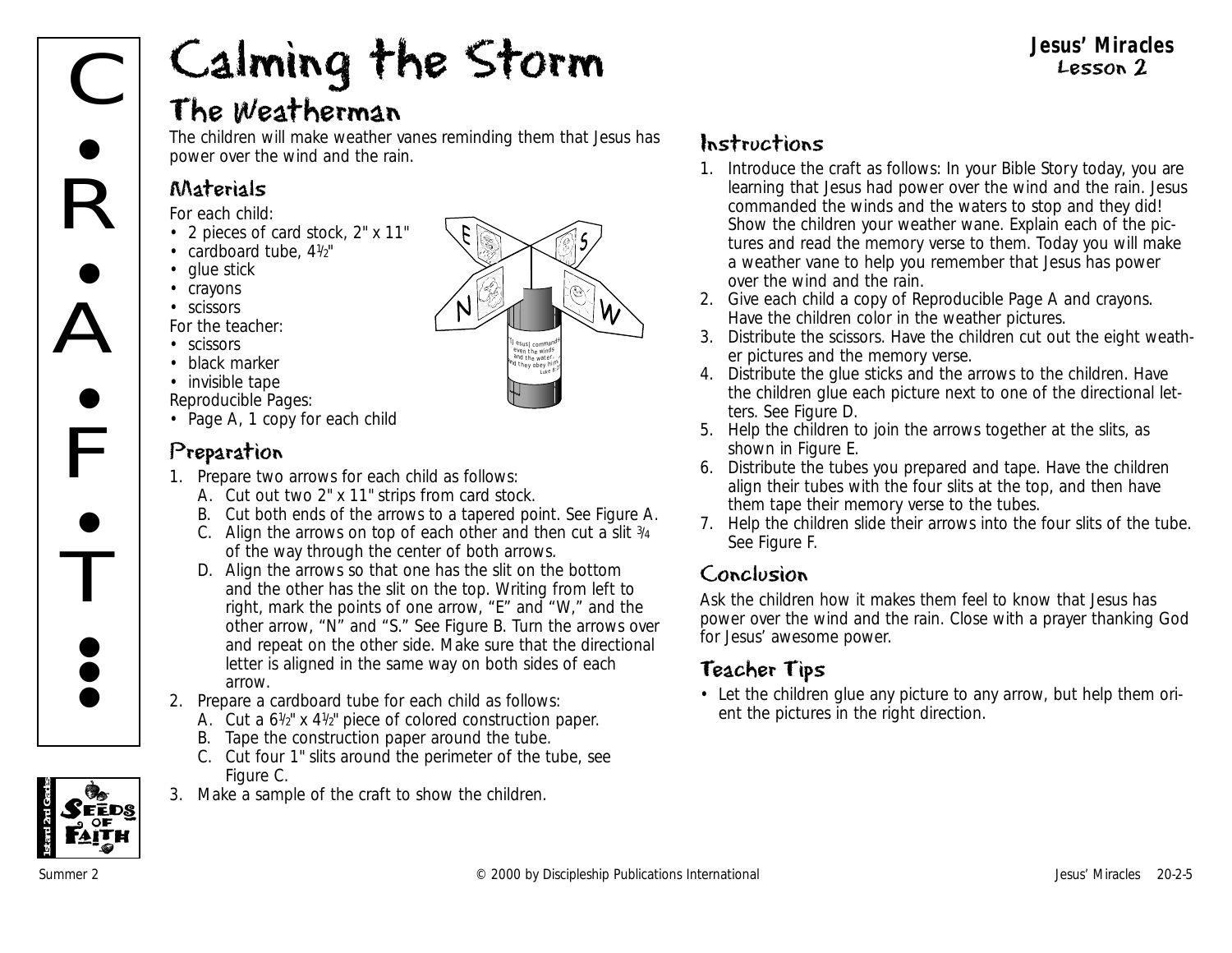



R

•

•

 $\overline{\Delta}$ 

 $\bullet$ 

F

 $\bullet$ 

 $\mathbf{I}$ 

•<br>• **; •**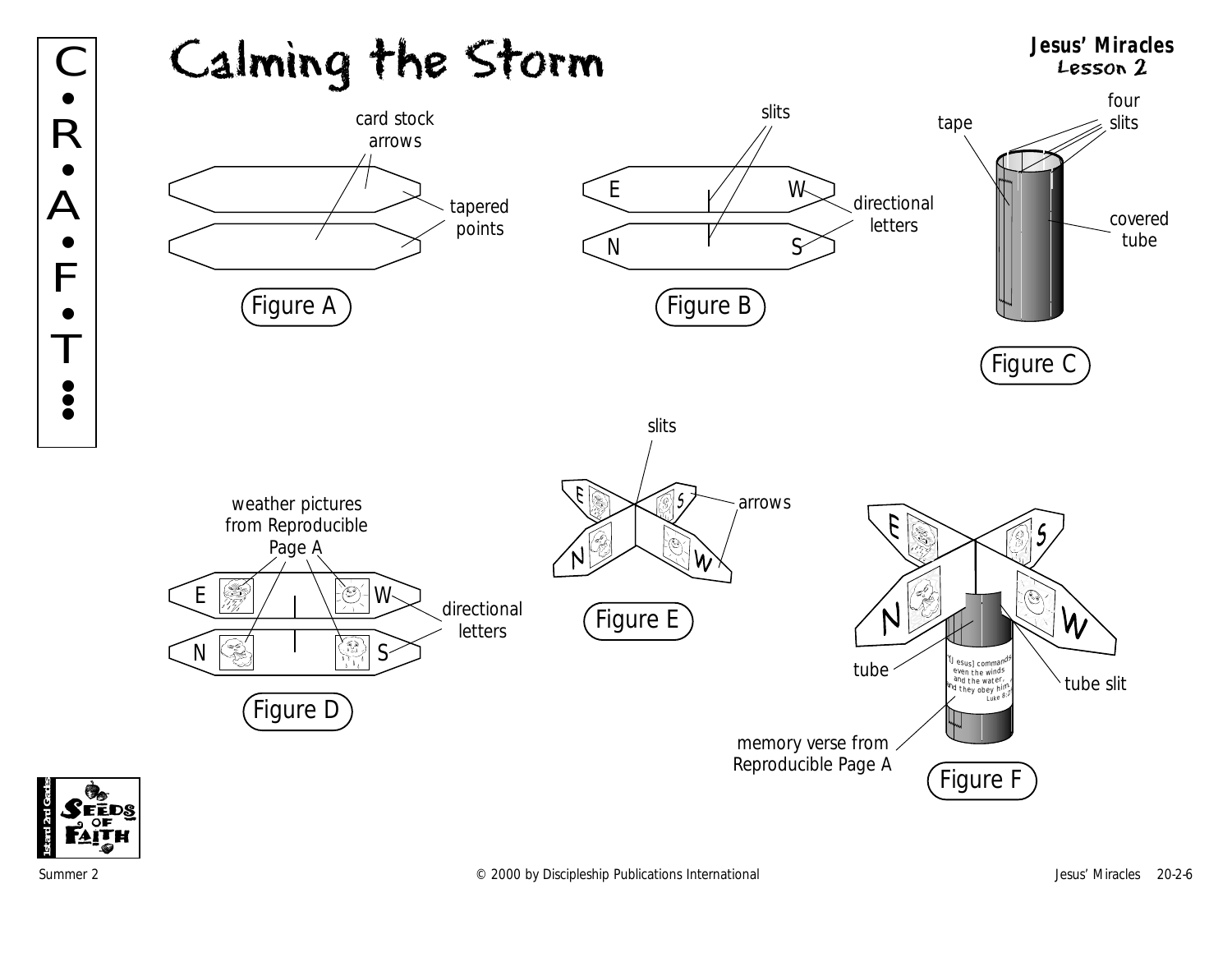#### Gone with the Wind!

The children will learn and memorize today's Scripture Memory Verse through this fun activity.

#### Scripture Memory Verse

**"**[Jesus] commands even the winds and the water, and they obey him." *Luke 8:25*

#### Materials

- *For each child:*
- 4 index cards, 3" x 5" (optional) *For the teacher:*
- 4 index cards, 3" x 5"
- glue stick
- scissors

*Reproducible Pages:*

- Page B, 1 copy for the teacher
- Page B, 1 copy for each child (optional)

#### Preparation

- 1. Cut out the framed words and pictures from your copy of Reproducible Page B.
- 2. Glue the words to the fronts of the index cards and the corresponding pictures to the backs.
- 3. Practice leading this activity.

#### Instructions

- 1. Introduce today's activity: *In today's Bible Story you are learning about Jesus' power over the wind and the waves. While the disciples were in a boat with Jesus, a great storm—called a squall came up and put them all in great danger. The disciples woke Jesus, crying out for help. The Bible says that Jesus rebuked the wind and the raging waters and they became calm—and the disciples were amazed! In your Scripture Memory Verse, you will learn what the disciples said about Jesus after he calmed the storm.*
- 2. Show the children the Scripture Memory Verse on the back of this Lesson Card. Read it to them three times, pointing to the words while they listen. Ask them to say it with you three more

times, each time pointing to the words for them. Ask each child to say the Scripture Memory Verse together with you to the rest of the group.

- 3. Show the children the index cards you prepared. Divide the children into four pairs or small groups. Give each pair an index card. Tell them to place their card down as soon as they hear you say the words. Read the verse slowly and have the children place their cards, words facing up. Collect the cards, shuffle them and repeat this two more times.
- 4. Choose four children and give them each a card. Have them place the cards, words facing up, in order from memory. Do this with four more children until everyone has had a chance.
- 5. Place the cards in order, words facing up. Have the children say the Scripture Memory Verse. Turn the first card over. Have the children say the Scripture Memory Verse, saying the first words from memory. Do this again for each card, one at a time, until the children can say the entire verse from memory.
- 6. Take the cards, shuffle them and place them with the words face down. Have the children place the cards in order using the pictures and say the verse from memory.
- 7. Ask for volunteers to place the cards in order from memory.

#### Do It Yourself (Optional)

Give each child four index cards and a copy of Reproducible Page B to take home. Encourage them to do this activity with their families.

#### Conclusion

Ask the children what makes them feel afraid. Encourage them that Jesus wants to help them in the most scary or dangerous situation. Close with a prayer thanking God for Jesus' amazing power.

#### Teacher Tips

• Be sensitive to children who have lost someone they love due to a weather-related accident or incident. Point out that God can turn any bad situation into a good one if we have faith in him.

**1st and 2nd Grades**

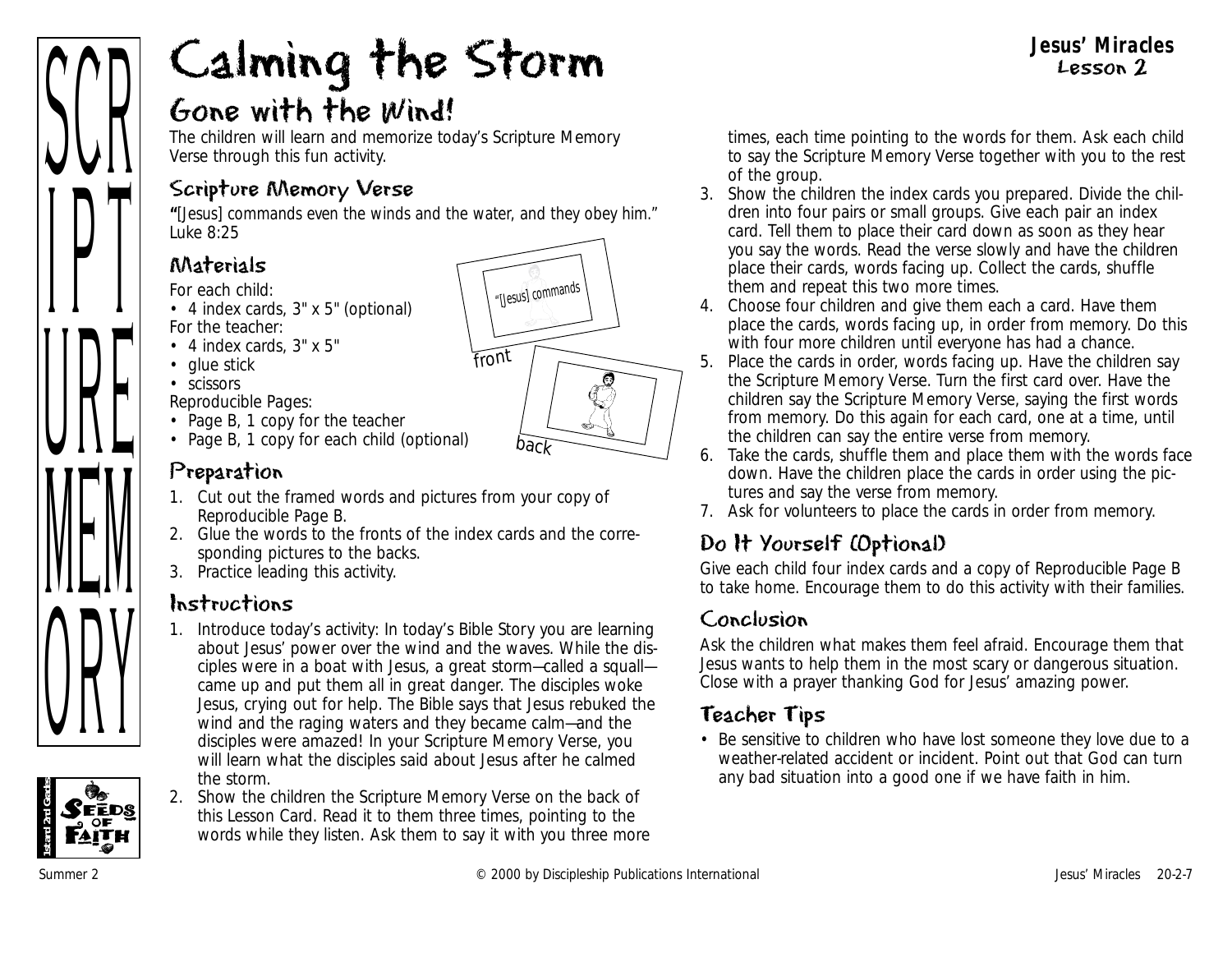

**Jesus' Miracles** Lesson 2

# "[Jesus] commands even the winds and the water, and they obey him." Luke 8:25

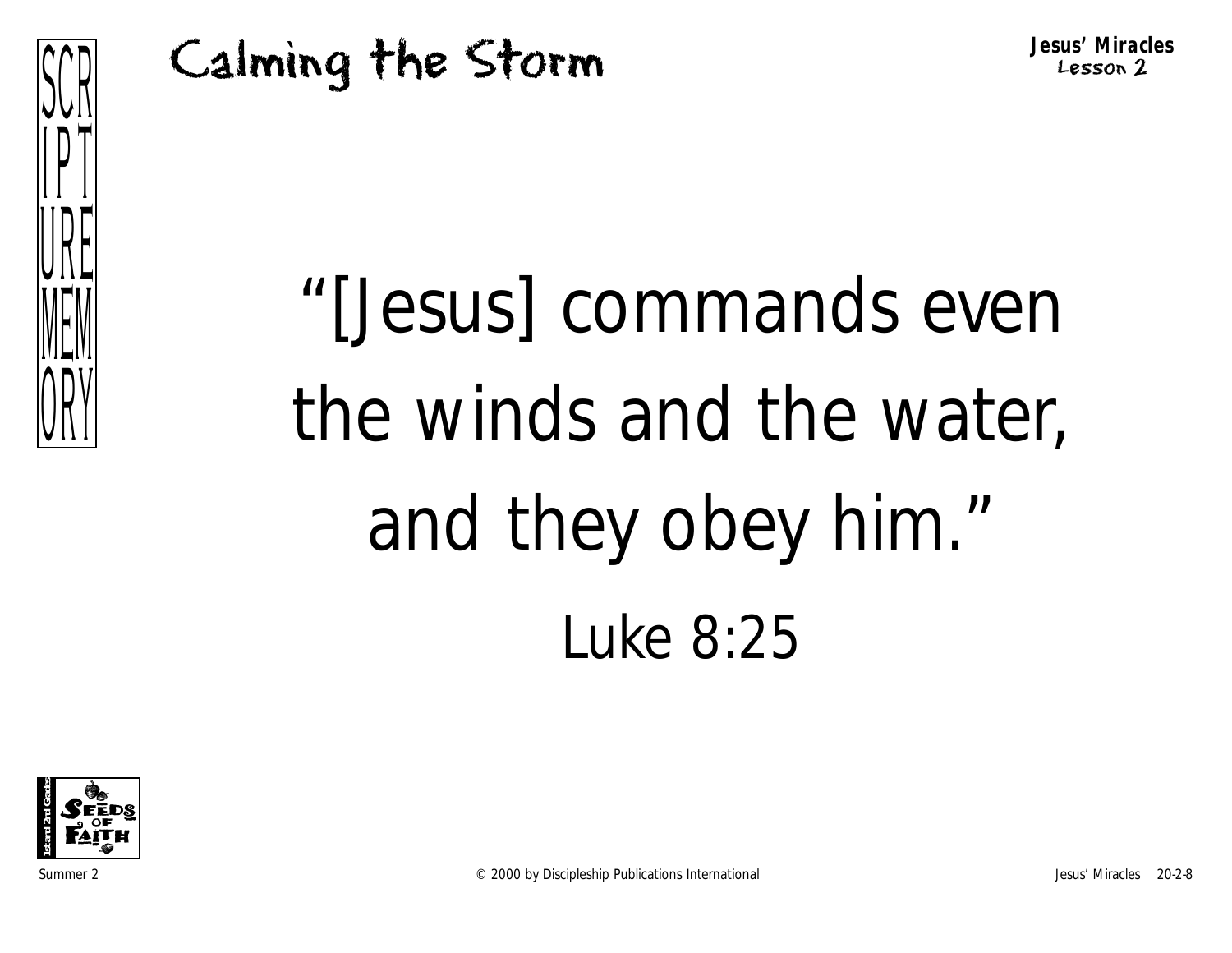#### **Jesus' Miracles** Lesson 2

#### Lesson Objectives

- The children will tell the story of Jesus calming the storm.
- The children will say that Jesus had power over the wind and the rain.
- The children will say one reason why they can trust Jesus when they are afraid.

#### Lesson Text

Luke 8:22-25

#### Scripture Memory Verse

"[Jesus] commands even the winds and the water, and they obey him."

*Luke 8:25*

#### Lesson Plan

**Lesson Objectives**<br>
The change will be absorptions coming the across the varial Grociting and Registration<br>
The minimum and minimum sections International Welcome and Singing<br>
Contribute Publication Windows The Publicati Greeting and Registration Preclass Activity: On the Flip Side Welcome and Singing Centers: Life Application: What a Friend! Game: Stormy Order Bible Skills: Stormy Match NOTE: Allow time for a snack.

# **1st and 2nd Grades**

#### On the Flip Side

The children will review this week's Bible Story as they create "flip" style pictures.



A)<br>C

**S**<br>T

I<br>I

**V** 

**I** 

**J**<br>T

**Ty** 

#### Materials

*For each child:*

- 1 non-bending straw
- crayons or markers
- glue stick • invisible tape

*For the teacher:*

• scissors

*Reproducible Pages:*

• Page C, 1 copy for every 3 children

#### Preparation

- 1. Cut out the folding pictures from the copies of Reproducible Page C. Each child will need only one folding picture.
- 2. Make a sample craft to show the children.

#### Instructions

- 1. Greet the children as they arrive. Remind them that they are learning about Jesus' power over nature. Using your sample, demonstrate how to twirl the straw between your hands to make the picture flip.
- 2. Distribute the crayons and folding pictures you prepared. Have the children fold the pictures along the dashed lines and color them.
- 3. Give each child a straw, tape and glue stick. Have them tape the straw behind the center of one of the pictures, and then glue the backs of the pictures together. Make sure they write their names on their pictures.

4. Help the children place their straws between their hands, and then slowly flip them, as shown in Figure A.

#### Teacher Tips

• Encourage the children to use their crafts to share this week's story with their families.

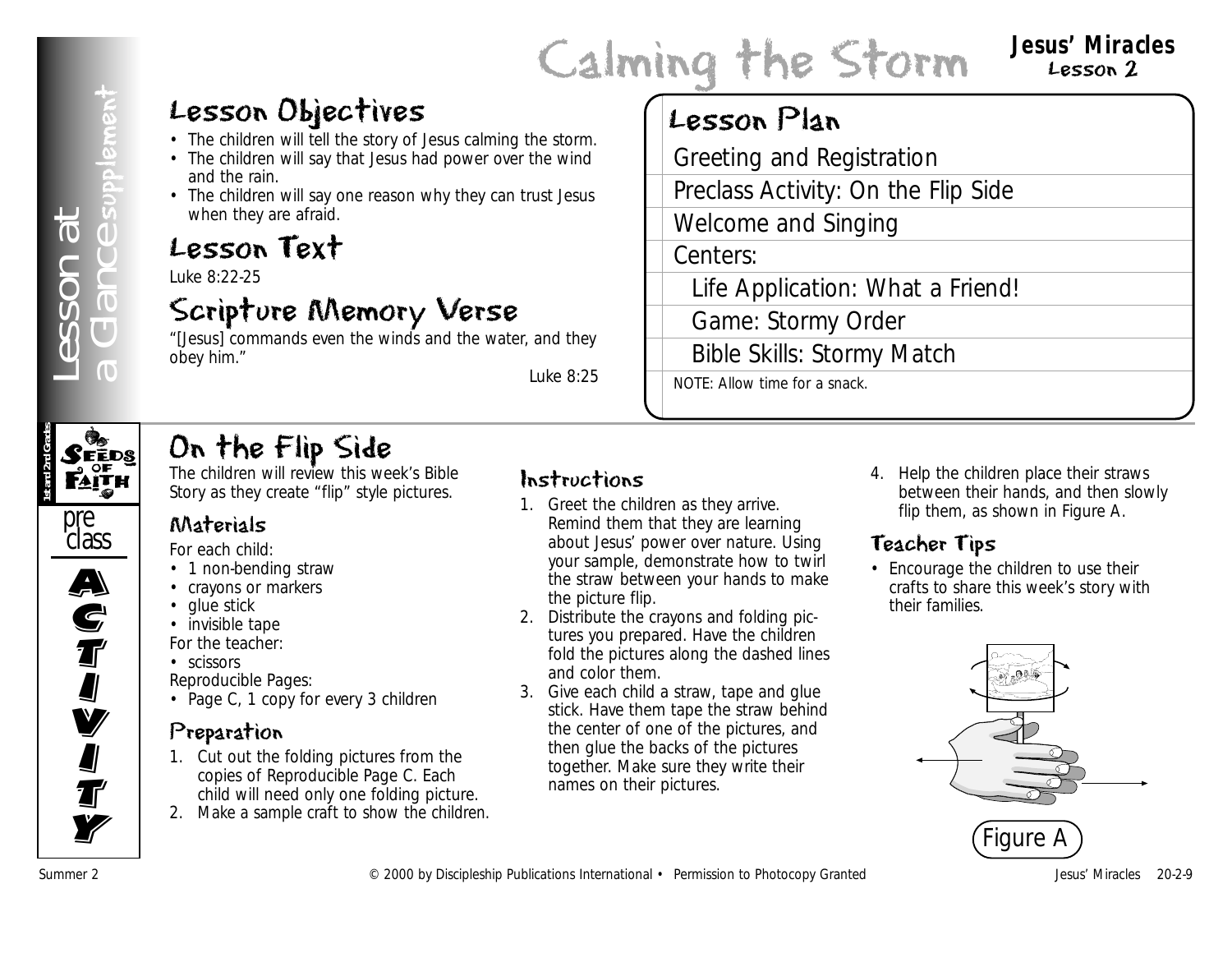LIFE

Ä

**P** 

P

Ļ

I

 $\frac{1}{2}$ 

 $\widecheck{\mathrm{A}}$ 

T

I

 $\dot{Q}$ 

 $\overline{\textsf{N}}$ 

#### What a Friend!

The children will review this week's Bible Story as they think of reasons why they can trust Jesus when they are afraid.

#### Materials

*For the teacher:*

• large writing surface

#### Preparation

Practice leading this activity at home.

#### Reviewing the Bible Story

Open your Bible and read Luke 8:22-25 aloud to the children. *In your Bible Story this week, you learned that Jesus had power over wind and rain! While the disciples were in a boat with Jesus, a great storm—called a squall—came up and put them all in great danger. The disciples woke Jesus and cried out to him for help. The Bible says that Jesus rebuked the wind and the raging waters and it became calm—and the disciples were amazed!* 

- *What are some ways that Jesus showed his power over nature in this story.* (He caused the wind and raging waters to be calm.)
- How did the disciples feel before Jesus calmed the storm? (afraid, scared for their lives, in danger, etc.)
- *How did the disciples feel after Jesus calmed the storm?* (amazed) *Not only were the disciples amazed after Jesus calmed the storm, but they also felt fear. The Bible says, "In fear and amazement, they asked one another, 'Who is this?'" This means that they felt awe or a deep sense of respect for what Jesus had done. They*

*realized Jesus had awesome power.*

#### Life Application

Ask the children to describe the things that make them feel scared and explain why. (Answers may include: a bad dream, a new place, a storm, a barking dog, a stranger, scary movies, the hospital, etc.) Write each of these on the large writing surface.

For each of the items on the large writing surface, ask the children:

- *Does Jesus have power over \_\_\_\_\_\_\_\_\_\_\_\_\_\_?*
- *Do you believe that Jesus has power over*
- *How does it make you feel to know that Jesus has power over \_\_\_\_\_\_\_\_\_\_\_\_?*

Ask the children to use the large writing surface to answer the last question: *What is one reason that you can trust Jesus when you are afraid?* Share from your own life using the ideas on the large writing surface: *I can trust Jesus because he loves me so much. I know that he would never hurt me. Or, I can trust Jesus because he has God's power over the biggest problem I could ever face.* Give the children each an opportunity to say one reason why they can trust Jesus.

*Sometimes bad things happen to us, but that does not mean that God is not powerful. Just because a storm came did not mean that Jesus did not have power over it—it came so that Jesus could display his power. God uses the bad things that happen in our lives to display his power even more!*

#### Conclusion

Encourage the children to think about Jesus' love and his power this week when they have problems or scary situations. Close with a prayer for the children to trust Jesus this week.

#### Teacher Tips

• Do not force a child to share. Encourage the children for their participation.



Lesson 2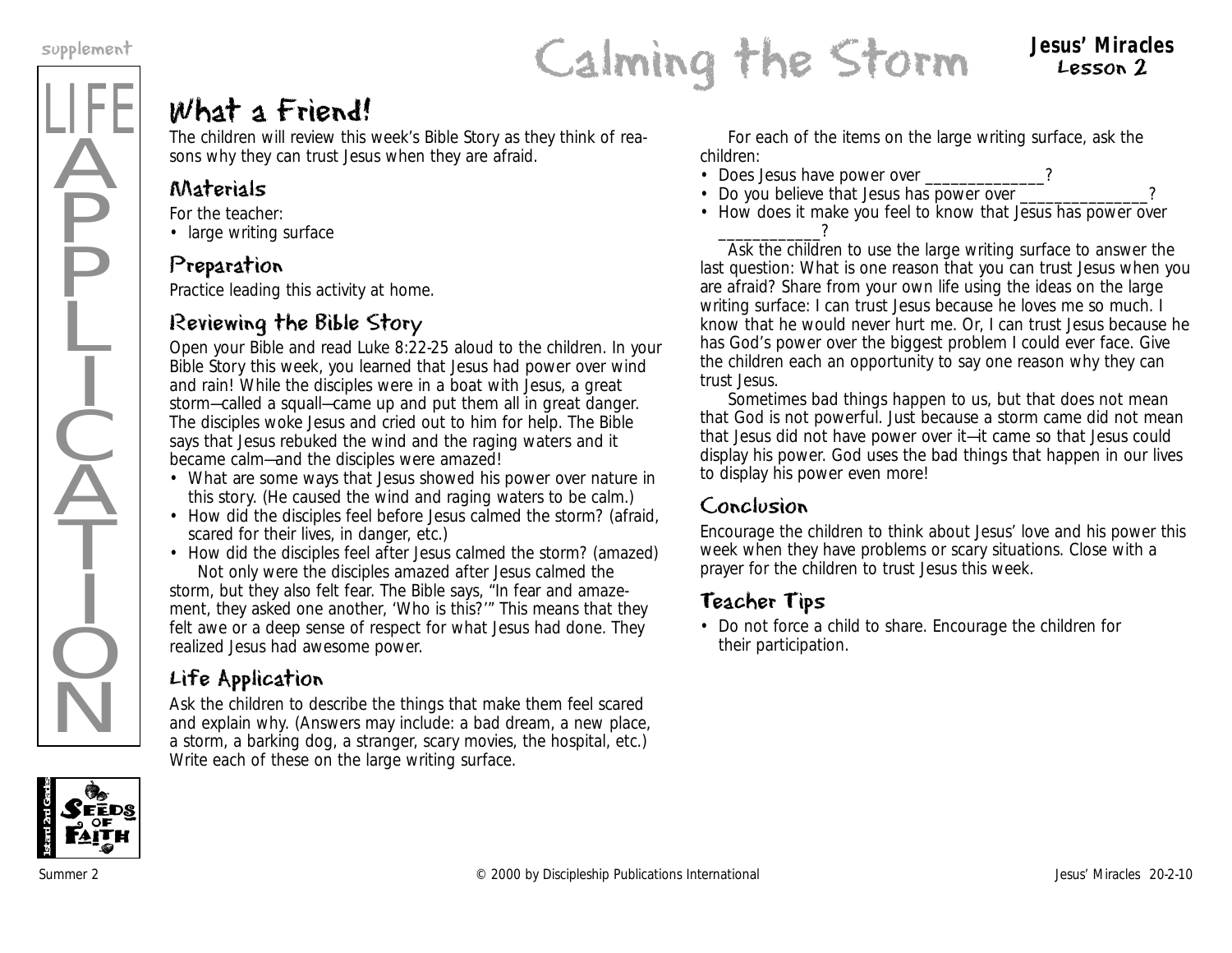

#### Lesson 2

#### Stormy Order

The children will review and order the events from this week's lesson as they play this game.

#### Materials

*For the teacher:*

- scissors
- blue construction paper, 9" x 12"
- red construction paper, 9" x 12"
- glue stick

*Reproducible Pages:*

• Page D, 2 copies for the teacher

#### Preparation

- 1. Glue one copy of Reproducible Page D to the blue construction paper. Cut out the cards.
- 2. Glue the other copy of Reproducible Page D to the red construction paper and then cut out the cards.
- 3. Practice playing this game at home.

#### Instructions

- 1. Introduce today's activity: *This week you learned about Jesus' power over the wind and the waves. While the disciples were in a boat with Jesus, a great storm—called a squall—came up and put them all in great danger. The disciples woke Jesus and cried out for help. The Bible says that Jesus rebuked the wind and the raging waters and it became calm—and the disciples were amazed! In your game today, you will try to be the first team to put the different events of this Bible Story in order*.
- 2. Read the Bible Story as it appears on the back of this Lesson Card to the children. If the children in your group did not hear this week's Bible Story earlier in the week, then read the story to them twice.
- 3. Read the story again, pausing each time for the words that are underlined. Have the children say each missing word. Continue reading and pausing until they have filled in all of the underlined words.
- 4. Show the children one set of cards that you prepared. Explain that on each card is one part of the story. Read each card in the

correct order of the story. Then, give them to the children and help them to put them in order.

- 5. Divide the children into two teams. Shuffle separately both sets of cards and give the blue cards to one team and the red cards to the other. Have each team work together to put their cards in order. Check their order when they are finished, using the Answer Guide on the back of this Lesson Card.
- 6. Collect both sets of cards. Shuffle them and lay them face down in front of each team. Tell the teams that when you say, "Go!" they should turn over their cards and put them in order. The first team to do this successfully, wins. Repeat as time permits.

#### Conclusion

Ask the children how it makes them feel to know that Jesus is more powerful than a raging storm. Close with a prayer asking God to help the children think about Jesus' power all week long.

#### Teacher Tips

• Save these cards and use them for an extra Preclass Activity.

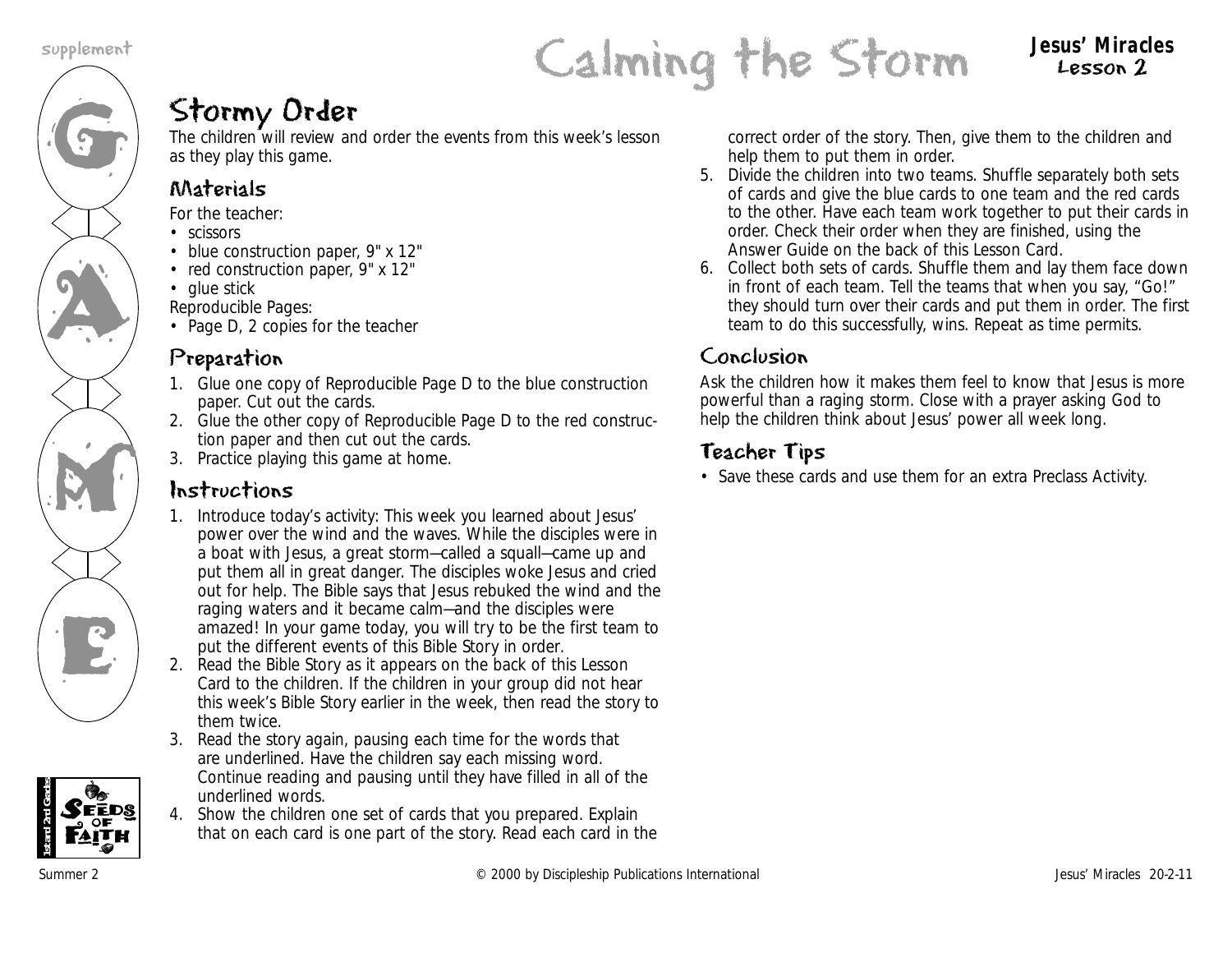G

**AN** 

M

E

# supplement **Calming the Storm** Jesus' Miracles

Lesson 2

#### Jesus Calms the Storm

*One day Jesus said to his disciples, "Let's go over to the other side of the lake." So they got into a boat and set out. As they sailed, he fell asleep. A squall came down on the lake, so that the boat was being swamped, and they were in great danger.* 

*The disciples went and woke him, saying, "Master, Master, we're going to drown!"*

*He got up and rebuked the wind and the raging waters; the storm subsided, and all was calm. "Where is your faith?" he asked his disciples.*

*In fear and amazement they asked one another, "Who is this? He commands even the winds and the water, and they obey him" (Luke 8:22-25).*

#### Story Order

Answer Guide

Jesus wanted to cross the lake with his disciples.

They got into a boat.

Jesus fell asleep on the boat.

A great storm came.

The disciples were in danger!

They woke up Jesus.

Jesus calmed the storm.

The disciples were amazed!

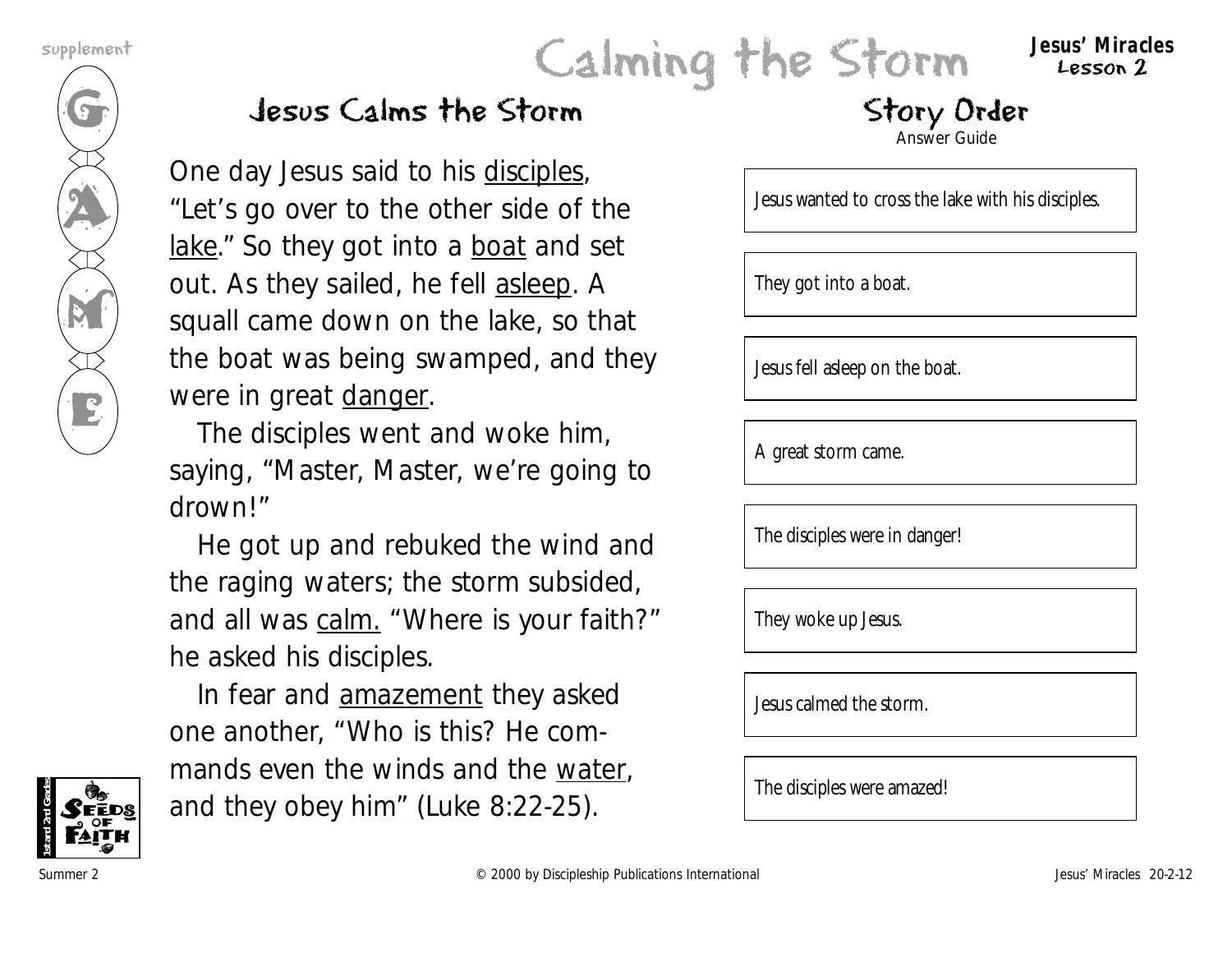B

S

 $K$ 

I

L

 $\overline{L}$ 

S

I

B

L

E



Lesson 2

#### Stormy Match

The children will practice matching key words from this week's Bible Story.

#### Materials

*For each child:*

- small envelope
- pencil
- glue stick

*For the teacher:*

• scissors

*Reproducible Pages:*

• Page E, 1 copy for each child

#### Preparation

- 1. Cut out the "key words" from the copies of Reproducible Page E. Place a set of key words in an envelope for each child.
- 2. Complete the activity on your copy of Reproducible Page E.

#### Instructions

- 1. Introduce today's activity: *This week you learned about Jesus' power over the wind and the waves. While the disciples were in a boat with Jesus, a great storm—called a squall—came up and put them all in great danger. The disciples woke Jesus and cried out for help. The Bible says that Jesus rebuked the wind and the raging waters and it became calm—and the disciples were amazed! In your activity today, you will try to match key words from this story with the words I have prepared for you.*
- 2. Show the children the worksheets and the envelopes you prepared. Explain that they will match the words on their worksheets with the words in the envelopes and then glue them in place. Show them your completed sample.
- 3. Help the children find a partner to work with. Distribute the worksheets, envelopes, glue sticks and pencils.
- 4. Read the story from the back of this Lesson Card to the children out loud. Read it together with them a second time. Tell them to find the words in their envelopes that match the special "key words" on their worksheets.
- 5. First, have the children place all their key words on their worksheets where they belong. Circulate among the children to be sure they are correct. Then, have them glue the words in place.
- 6. When they are all finished, ask for volunteers to read the story with you to the group.

#### Conclusion

Ask the children how it makes them feel to know that Jesus rescued the disciples from the dangerous storm. Close with a prayer thanking God for the many ways that he protects us.

#### Teacher Tips

• Adapt or modify this activity to the skill level of your children.

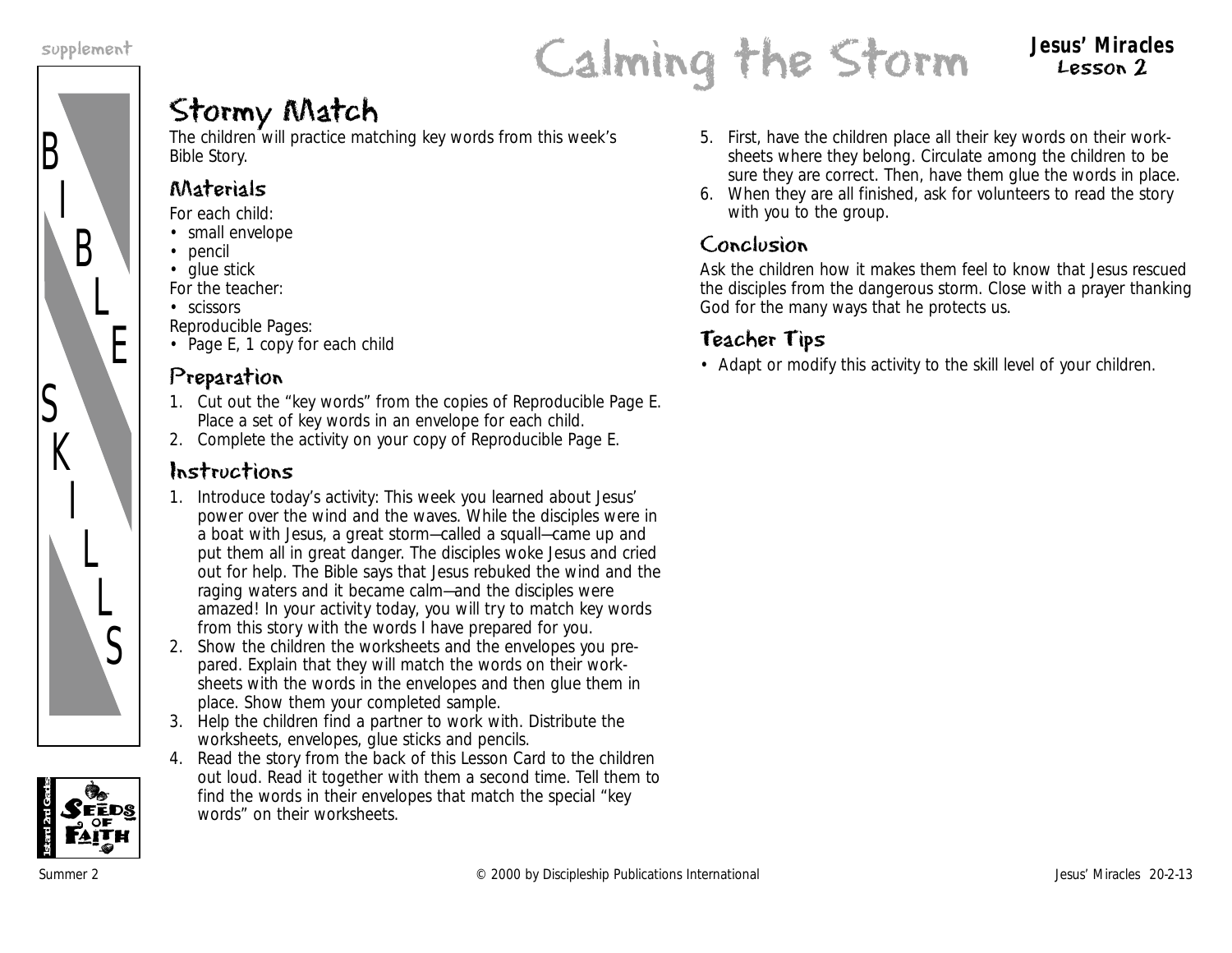B

S K

> I L L S

I B

> L E

# supplement **Calming the Storm** Jesus' Miracles

#### Jesus Calms the Storm

*One day Jesus said to his disciples, "Let's go over to the other side of the lake. " So they got into a boat and set out. As they sailed, he fell asleep. A squall came down on the lake, so that the boat was being swamped, and they were in great danger. The disciples went and woke him, saying, "Master, Master, we're going to drown!" He got up and rebuked the wind and the raging waters; the storm subsided, and all was calm. "Where is your faith?" he asked his disciples.*

*In fear and amazement they asked one another, "Who is this? He commands even the winds and the water, and they obey him" (Luke 8:22-25).*



Lesson 2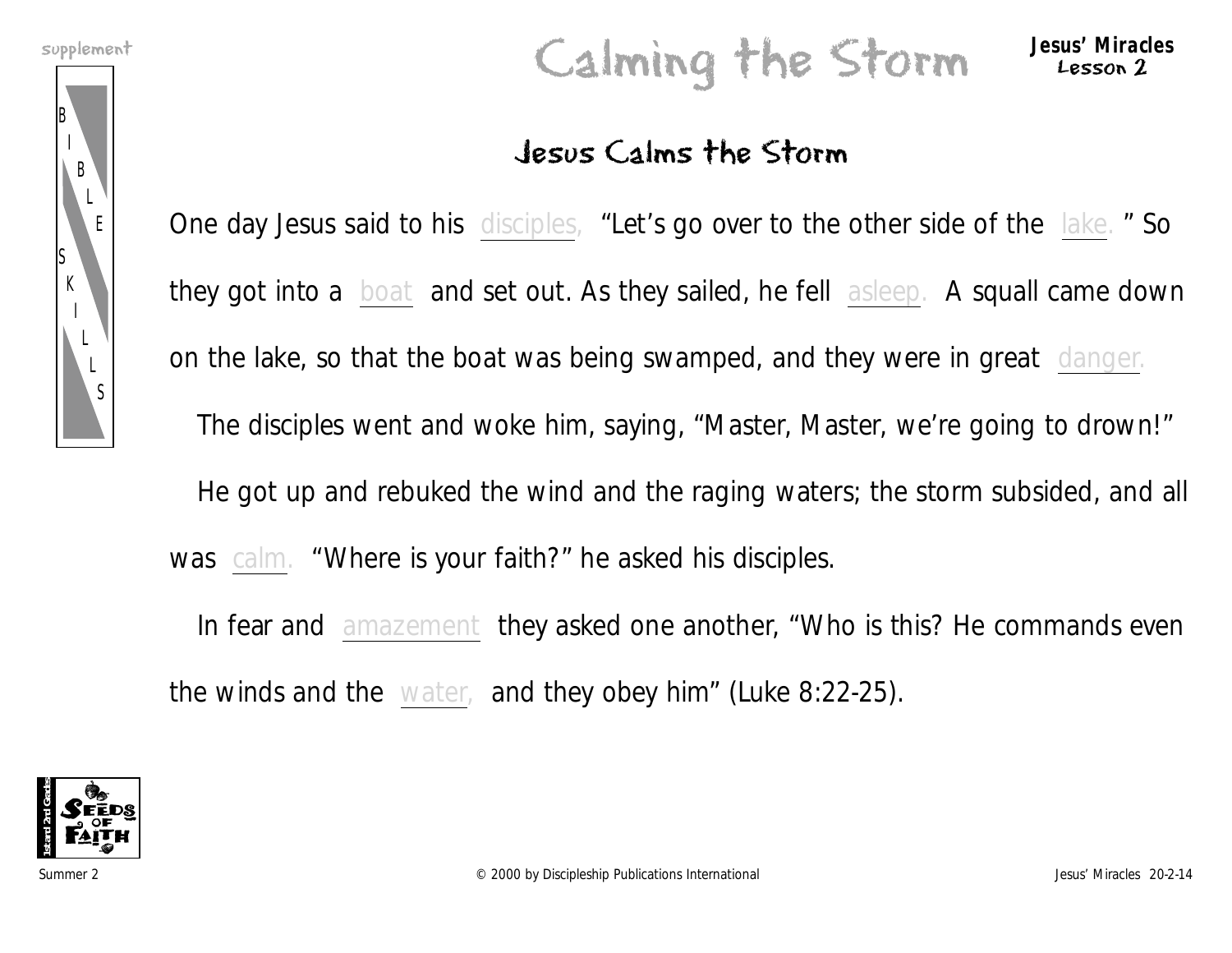Core/Craft 1 copy for each child **Jesus' Miracles** Lesson 2

















weather pictures

"[Jesus] commands even the winds and the water, and they obey him." Luke 8:25



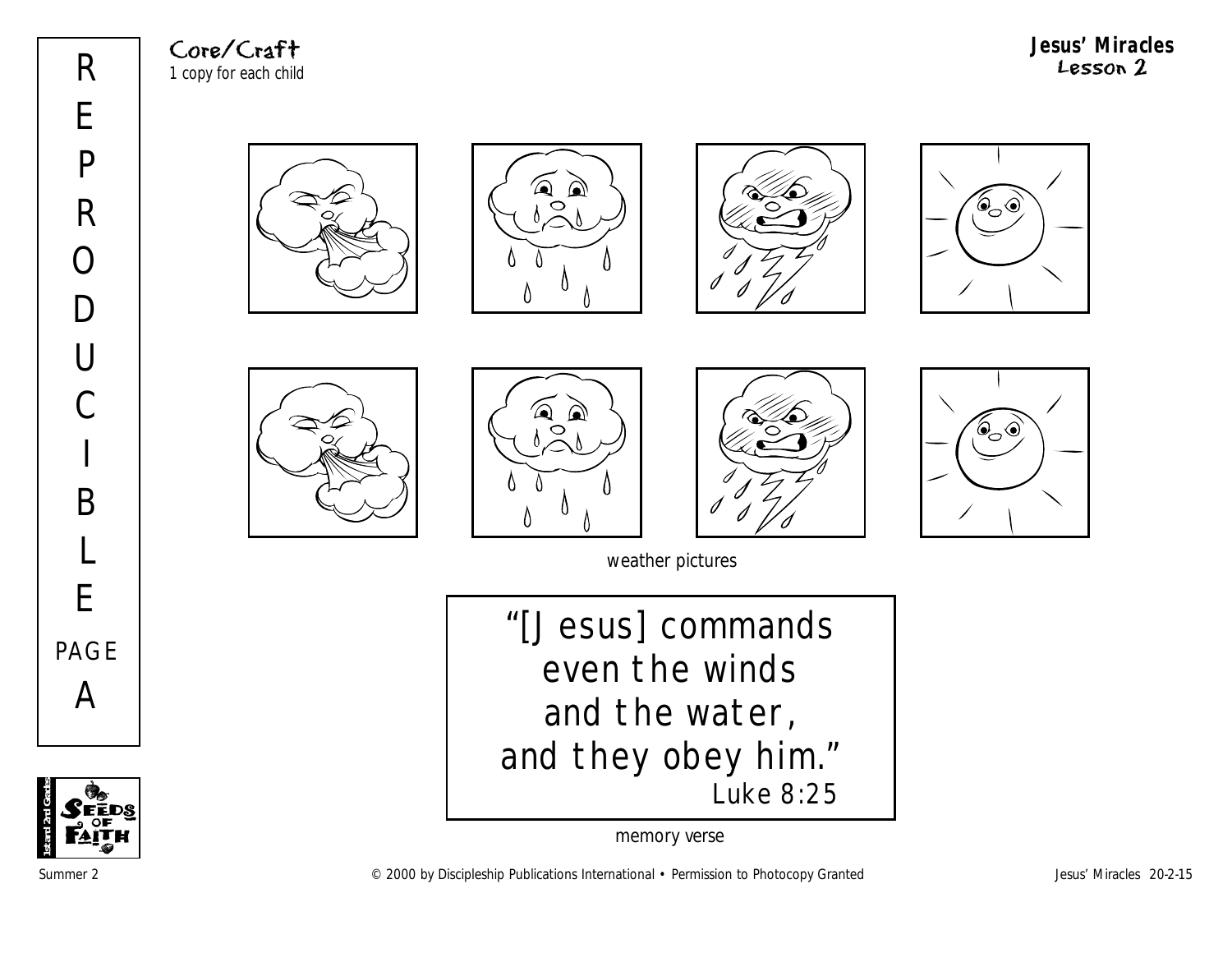



**1st and 2nd Grades**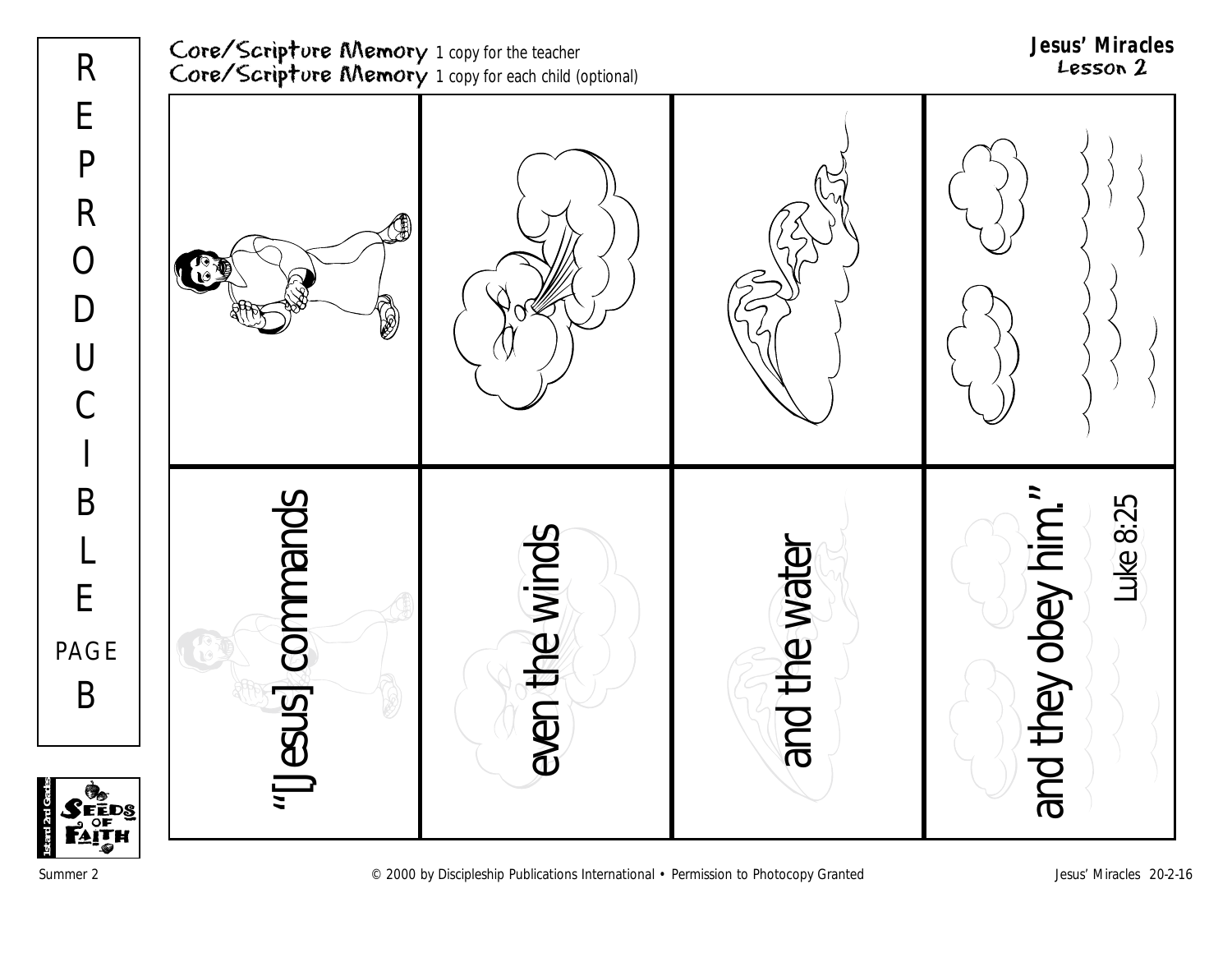Supplement/Preclass 1 copy for every 3 children

**Jesus' Miracles** Lesson 2





Summer 2 COOO by Discipleship Publications International • Permission to Photocopy Granted Jesus' Miracles 20-2-17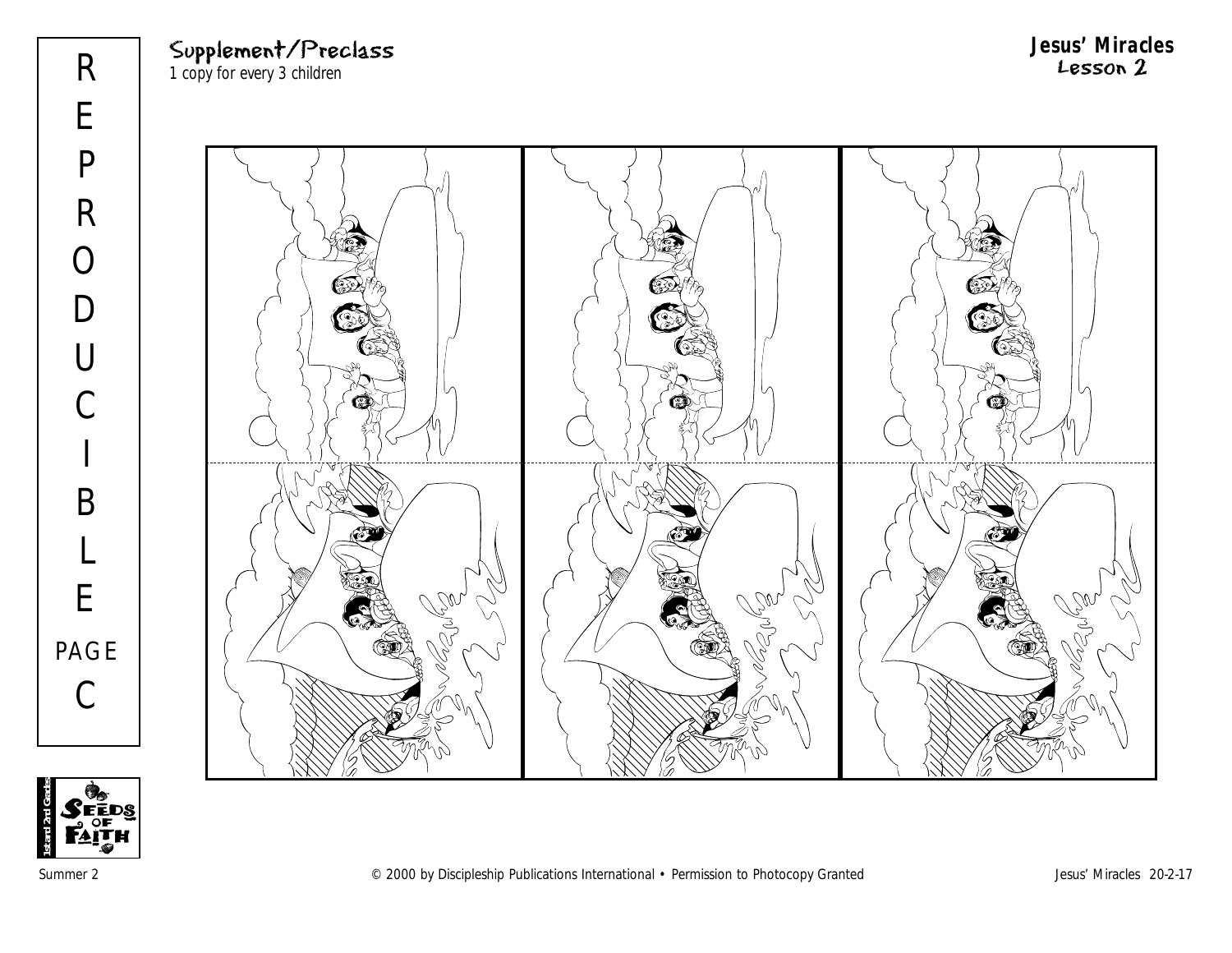Supplement/Game

| E<br>}<br>ĒDS<br>!TH<br>¦Ø                         |                          |
|----------------------------------------------------|--------------------------|
| Jesus wanted to cross the lake with his disciples. | 2 copies for the teacher |
| They got into a boat.                              |                          |
| Jesus fell asleep on the boat.                     |                          |
| A great storm came.                                |                          |
| The disciples were in danger!                      |                          |
| They woke up Jesus.                                |                          |
| Jesus calmed the storm.                            |                          |
| The disciples were amazed!                         | LBSSUN L                 |

**1st and 2nd Grades**